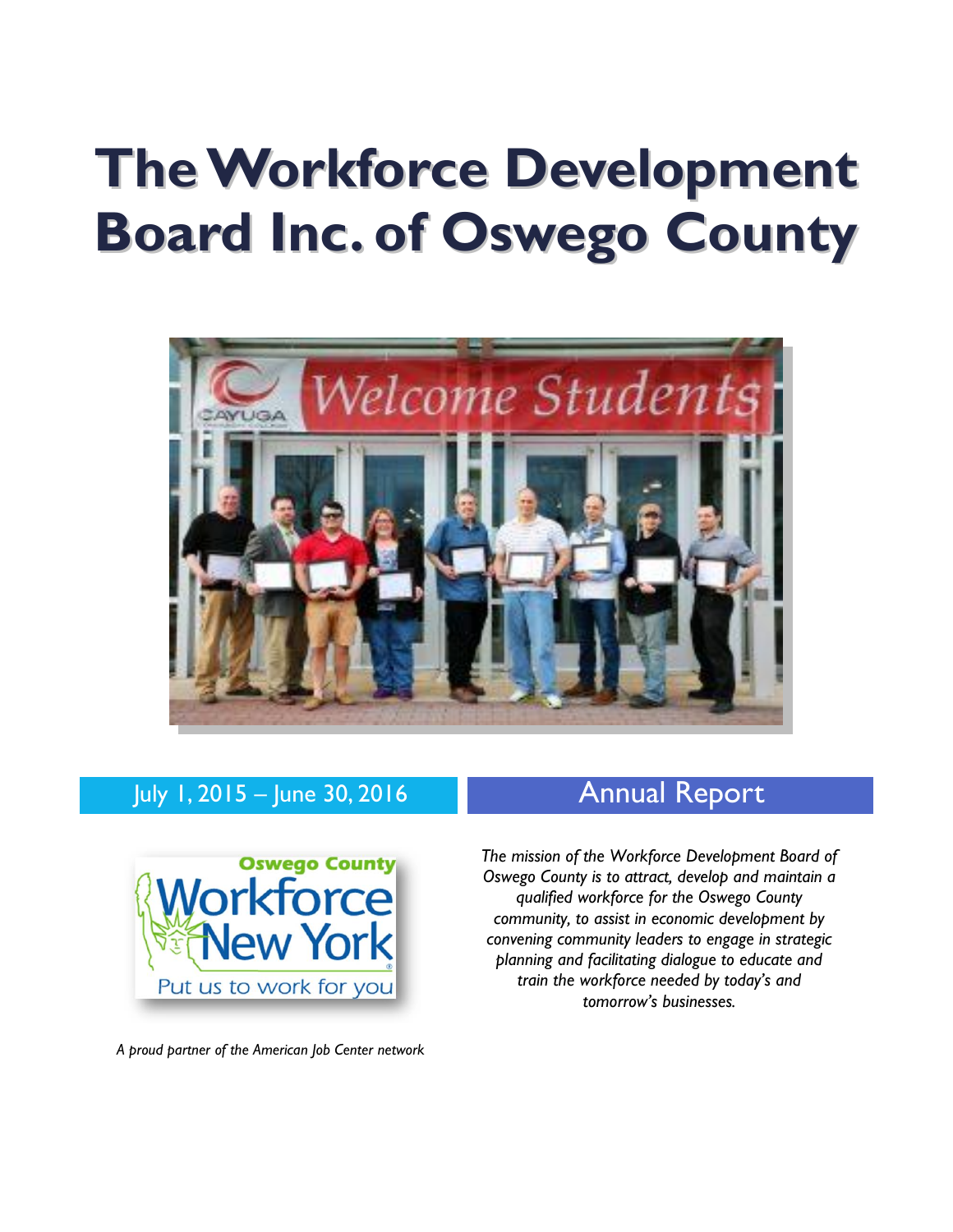# **A Message from our Chair – Edward A. Mervine**

The Workforce Board of Oswego County is very proud of our accomplishments in the past year. We have hired a new Executive Director, Joseph A. Rotella. Joe brings a wealth of experience and lots of energy to the job. We have also continued to cement our tremendous relationship with the State University of New York at Oswego. The college administration is very committed to the vibrancy of Oswego County and that includes the vibrancy of our workforce. We are working closely with SUNY Oswego professionals in several areas, including our recent SUNY Oswego MBA sponsored survey. We are working closely with the college's



administration toward the development of a new and highly visible downtown location which will house the Workforce Development Board's future activities and services.

We feel we have done a lot to make our board meetings more focused and productive. We have conducted our board meetings at the business offices of our major employers throughout the county and plan to continue to do so. We received over \$50,000 in contributions from our local business partners. Those contributions were matched by the Oswego County Legislature. This demonstrates a real commitment by both our local employers and our local elected officials. We have also reorganized the board and have begun to implement the all new requirements of the Workforce Innovation and Opportunity Act (WIOA).

Finally, and perhaps most importantly, our devoted One Stop Center staff continues to provide exceptional services to our employees (and potential employees) and employers throughout Oswego County. We are confident that we have the right board, partners, and staff to continue to enhance our workforce environment throughout Oswego County.

### **The Challenges Ahead – Joseph A. Rotella, Executive Director**



As we approach the final phases of implementation of the Workforce Innovation and Opportunities Act (WIOA), we are making great strides in realigning our Workforce Development Board goals and objectives with those set forth in this federal initiative.

Our goal is to partner with our local businesses and community leaders to ensure that our current and future Oswego County workforce is trained with the necessary skills to obtain and retain jobs within our local and regional in-demand

occupations - Healthcare, Advanced Manufacturing, Trades and Hospitality. The Workforce Development Board and staff, along with our highly skilled educators and training providers and our local legislative leaders will collaboratively make this goal a reality. Our focus will remain fixed upon the in-demand job opportunities throughout Oswego County, while simultaneously working with our partners to ensure that our regional training and educational support systems are strategic and effective.

We have a great number of employment opportunities within Oswego County as well as many highly recognized and skilled educational and training providers; we have all the necessary elements required to accomplish these goals and they are within our reach. If our local businesses and workforce are to realize sustainable growth and measurable success, it is essential that our existing and future workforce be wholly prepared and that we continue to communicate, remain engaged and work together toward this common vision. The vision of a clearly articulated employment career ladder and a no wrong door philosophy designed to effectively deliver training and supportive services that parallel the specific skills required for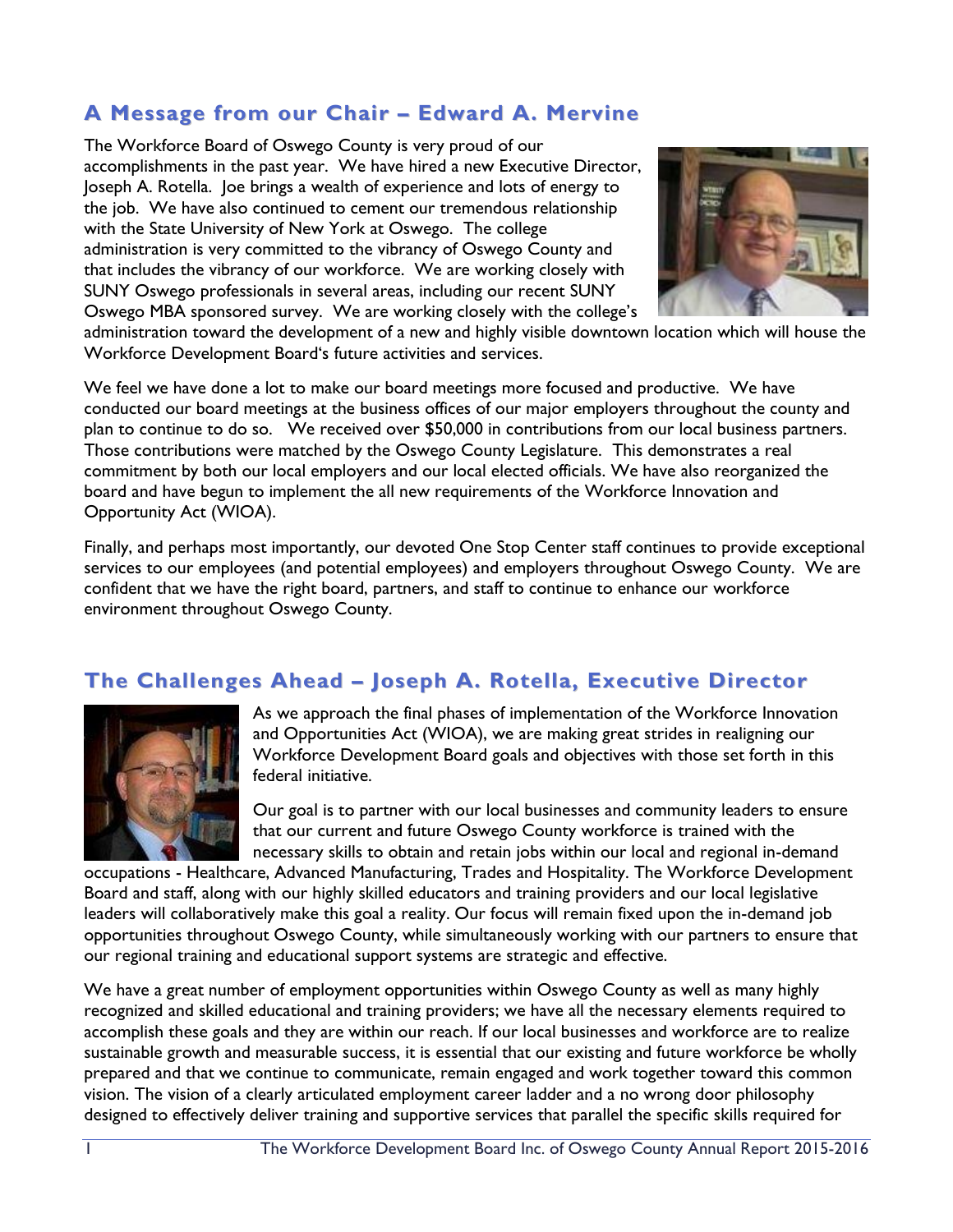our regions in-demand jobs. We will continue to work toward the development and refinement of "career ladders" that are based upon (certificate and or credit barring) a clear educational and training pathway.

Also in our corner is the creative, dedicated and highly motivated One Stop Center staff that demonstrate on a daily basis their care and commitment to the residents of Oswego County. I am privileged to have the opportunity to thank them for all that they do for each and every person that they assist whom seek resources, services and sometimes even hope.

I look forward to continuing to serve the Workforce Development Board of Oswego County as your Executive Director. Thank you for being a contributing member of the Workforce Development Board and for all that you do to make our vision a reality!

## **A New Initiative – Advanced Manufacturing Program**

In an effort to respond to an increased demand for workers in Advanced Manufacturing, Cayuga Community College (CCC) launched a Pre-Employment Certificate Program in Advanced Manufacturing. Representatives from area manufacturers and One Stop staff worked with Cayuga Community College to help design the 10 week program based on industry-identified needs.

The program prepares job-seekers for careers in the manufacturing sector, and is the first step in a career ladder in Advanced Manufacturing.



*Students from the first (cover photo) and second (above) sessions of the Pre-Employment Certificate Program in Advanced Manufacturing pose for a photo with their certificates of completion.*

Classes are taught by instructors who work for local manufacturers. Students learn both technical skillslike blueprint reading and OSHA safety rules, along with soft skills, such as teamwork, dependability and problem solving. Practicing for interviews and writing successful resumes are also integral parts of the program. In addition to hands-on training, each class visits local companies to learn about their business and meet management staff. Students who complete the class are prepared to start a career as a machine operator, electrical or industrial maintenance technician, or other skilled positions available with area companies.

Eleven job seekers enrolled in the first Advanced Manufacturing certificate program in February 2016. Ten students completed the program, and over half of the graduates from the first class are either already working in the industry or in the final interview stages with local manufacturing employers; two decided to pursue industry-related degree programs in the career ladder based on their experience in the class. A second class started in May 2016 with thirteen students – this session is scheduled to run through August 2016. A third session will begin in October 2016.

Job seekers have the option of continuing on in a career ladder in Advanced Manufacturing. CCC is offering a one-year credit barring certificate program, and opportunities for two-year degrees at CCC and SUNY Oswego.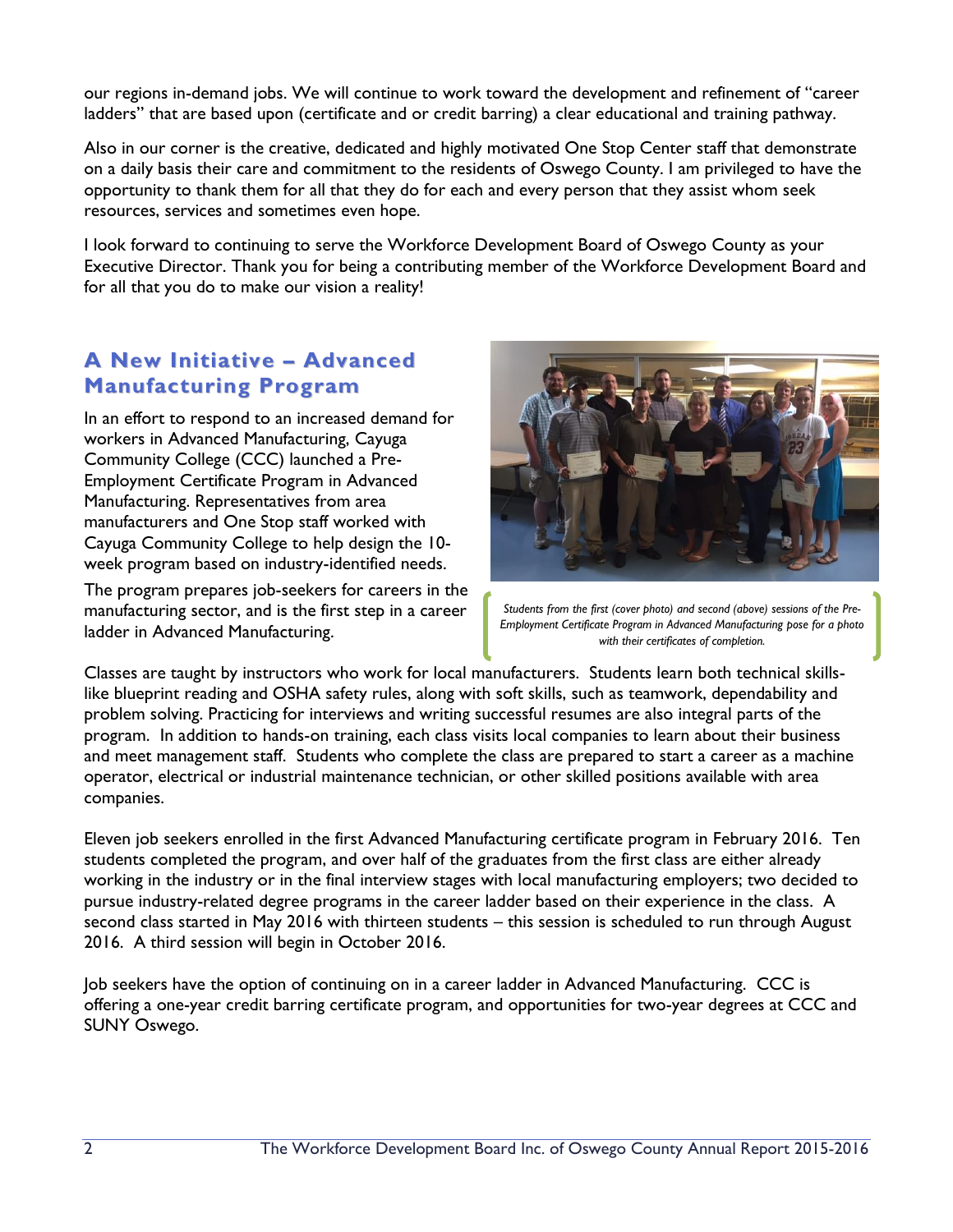# **Program Year 2015 Budget**

#### **July 1, 2015 – June 30, 2016**

#### **Federal and state dollars totaled \$2,270,614 in PY '15**

| \$127,280<br><b>WIA Administration</b><br>5.6%<br>\$490,241<br><b>WIA Adult</b><br>21.6%<br>\$464,827<br>20.5%<br><b>WIA Youth</b><br>\$271,913<br><b>WIA Dislocated Worker (DW)</b><br>12.0%<br><b>Trade Adjustment Assistance (TAA) Act</b><br>28,492<br>1.3%<br>$\mathfrak{B}$<br><b>NYS OTDA Wage Subsidy Program (WSP)</b><br>$\boldsymbol{\mathcal{Z}}$<br>66,223<br>2.9%<br><b>FFFS Disconnected Youth (DY)</b><br>\$204,874<br>9.0%<br><b>FFFS Working Parent Initiative (WPI)</b><br>26,000<br>$\mathcal{S}$<br>1.1%<br><b>FFFS Building Self Reliance (BSR)</b><br>$\mathfrak{B}$<br>82,050<br>3.6%<br><b>FFFS Summer</b><br>\$100,000<br>4.4%<br>35,377<br>Non-Custodial Parent Employment Project (NCPEP)<br>$\mathcal{S}$<br>1.6%<br>\$287,221<br><b>TANF Summer Youth Employment Program (SYEP)</b><br>12.6%<br><b>Transportation Initiative Program (TIP3)</b><br>20,625<br>0.9%<br>$\mathcal{S}$ |                                                |              |      |
|------------------------------------------------------------------------------------------------------------------------------------------------------------------------------------------------------------------------------------------------------------------------------------------------------------------------------------------------------------------------------------------------------------------------------------------------------------------------------------------------------------------------------------------------------------------------------------------------------------------------------------------------------------------------------------------------------------------------------------------------------------------------------------------------------------------------------------------------------------------------------------------------------------------|------------------------------------------------|--------------|------|
|                                                                                                                                                                                                                                                                                                                                                                                                                                                                                                                                                                                                                                                                                                                                                                                                                                                                                                                  |                                                |              |      |
|                                                                                                                                                                                                                                                                                                                                                                                                                                                                                                                                                                                                                                                                                                                                                                                                                                                                                                                  |                                                |              |      |
|                                                                                                                                                                                                                                                                                                                                                                                                                                                                                                                                                                                                                                                                                                                                                                                                                                                                                                                  |                                                |              |      |
|                                                                                                                                                                                                                                                                                                                                                                                                                                                                                                                                                                                                                                                                                                                                                                                                                                                                                                                  |                                                |              |      |
|                                                                                                                                                                                                                                                                                                                                                                                                                                                                                                                                                                                                                                                                                                                                                                                                                                                                                                                  |                                                |              |      |
|                                                                                                                                                                                                                                                                                                                                                                                                                                                                                                                                                                                                                                                                                                                                                                                                                                                                                                                  |                                                |              |      |
|                                                                                                                                                                                                                                                                                                                                                                                                                                                                                                                                                                                                                                                                                                                                                                                                                                                                                                                  |                                                |              |      |
|                                                                                                                                                                                                                                                                                                                                                                                                                                                                                                                                                                                                                                                                                                                                                                                                                                                                                                                  |                                                |              |      |
|                                                                                                                                                                                                                                                                                                                                                                                                                                                                                                                                                                                                                                                                                                                                                                                                                                                                                                                  |                                                |              |      |
|                                                                                                                                                                                                                                                                                                                                                                                                                                                                                                                                                                                                                                                                                                                                                                                                                                                                                                                  |                                                |              |      |
|                                                                                                                                                                                                                                                                                                                                                                                                                                                                                                                                                                                                                                                                                                                                                                                                                                                                                                                  |                                                |              |      |
|                                                                                                                                                                                                                                                                                                                                                                                                                                                                                                                                                                                                                                                                                                                                                                                                                                                                                                                  |                                                |              |      |
|                                                                                                                                                                                                                                                                                                                                                                                                                                                                                                                                                                                                                                                                                                                                                                                                                                                                                                                  |                                                |              |      |
|                                                                                                                                                                                                                                                                                                                                                                                                                                                                                                                                                                                                                                                                                                                                                                                                                                                                                                                  | <b>Ticket-to-Work/State Employment Network</b> | \$<br>65,491 | 2.9% |

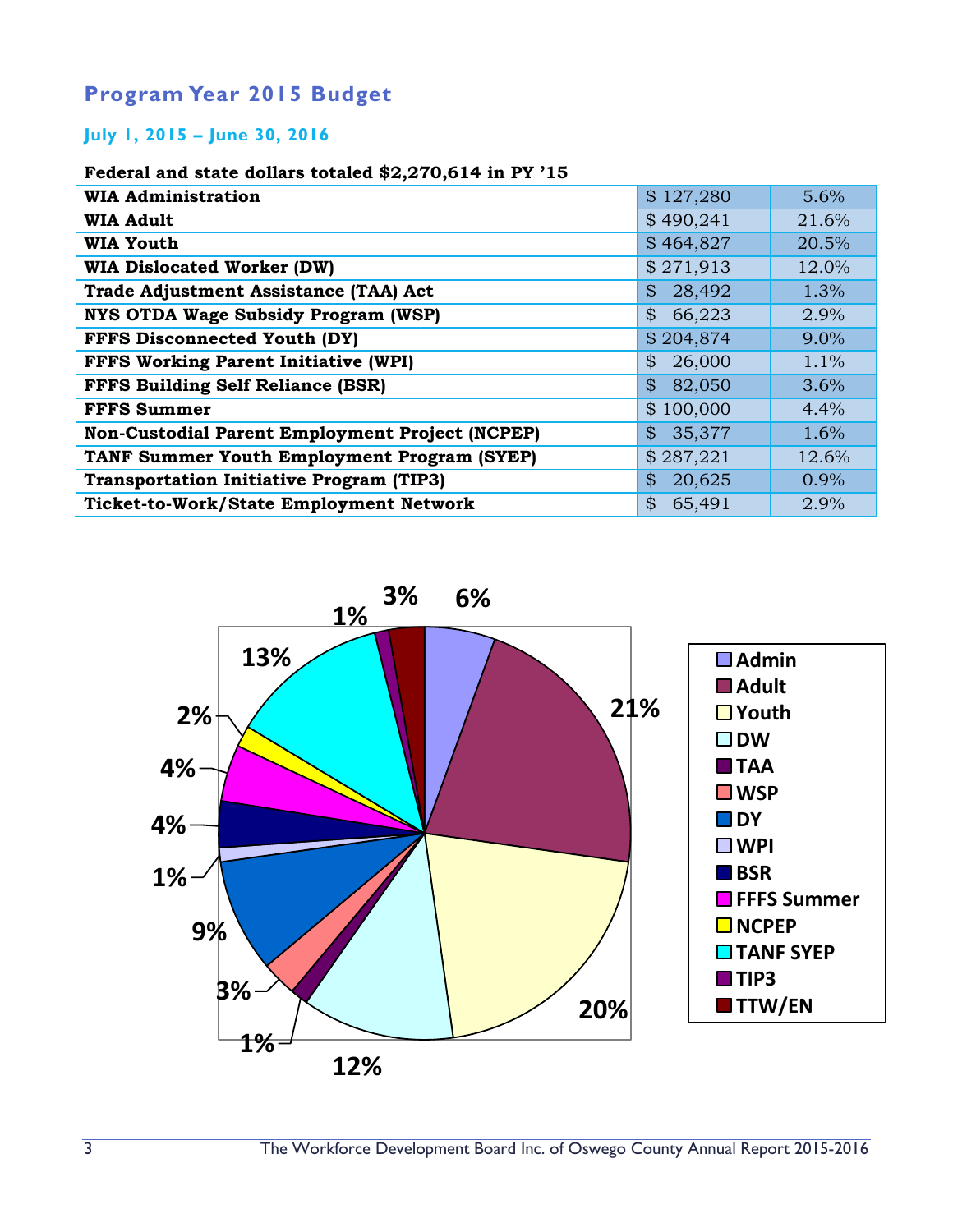# **Oswego County Workforce New York**

The Oswego County Workforce New York One Stop Center provides a comprehensive range of employment and training services to meet the workforce needs of jobseekers and businesses in Oswego County. Jobseekers can upgrade skills and receive help finding suitable employment, while employers can receive assistance with recruitment, hiring and training needs.

The One Stop Center has staff from Oswego County Employment and Training, the NYS Department of Labor and the NYS Veterans program on-site. In addition, specialized services are provided on-site by Adult Career and Continuing Education Services-Vocational Rehabilitation (ACCES-VR), Oswego Industries Career Employment Services (CES) and Experience Works.

#### **Services to Jobseekers: Services to Businesses:**

- One Stop Career Center offering:
	- o Access to NY Job Bank/job listings
	- $\circ$  Iob referrals
	- o Access to computers, printers, Internet and fax/copier/phones
	- o Labor Market Information
	- o Resume, cover letter and interviewing assistance
	- o Referrals to Healthcare Marketplace
- Career assessment, career exploration, career planning services and employment counseling
- Employment plan development
- HSE/Basic Skills tutorials/referral to programs
- Workshops to sharpen job seeking and job keeping skills; classes on digital literacy and using technology in the job search
- Computer classes in Word, Excel and QuickBooks
- Skill upgrading opportunities to obtain occupational skill certificates, upgrade basic (math/reading) skills, or prepare for licensing exams through the Metrix Online Learning System
- Tuition assistance (up to \$4,000) in the form of Individual Training Accounts (ITA's) for vocational training opportunities in demand occupations
- On-the-Job Training (OJT) opportunities to learn job skills while earning a paycheck.
- Specialized services for individuals with disabilities, veterans and youth

- Assistance finding qualified workers
- Job posting/job referral services
- Job Fairs
- Recruitment, pre-screening and interviewing assistance
- Skill upgrading opportunities to obtain occupational skill certificates, upgrade basic (math/reading) skills, or prepare for licensing exams through the Metrix Online Learning System
- Prove It! testing to identify and select among applicants. Hundreds of skills and behavioral assessments for clerical, software, technical, call center, industrial, financial, legal, medical and more.
- Assistance with HR procedures
- Use of career center for recruitment purposes
- Customized Training to upgrade the skills of incumbent workers
- On-the-Job Training (OJT) subsidies to offset the cost of training new workers
- Tax Credit and Labor Market Information
- Testing site for the following certifications: Microsoft Office Specialist (MOS); Internet and Computing Core Certification (IC3); Adobe Certified Associate (ACA); Microsoft Technology Associate (MTA); CompTIA Strata; QuickBooks Certified User; Autodesks
- Rapid Response services

*Customers attended a Metrix Online Learning orientation.*

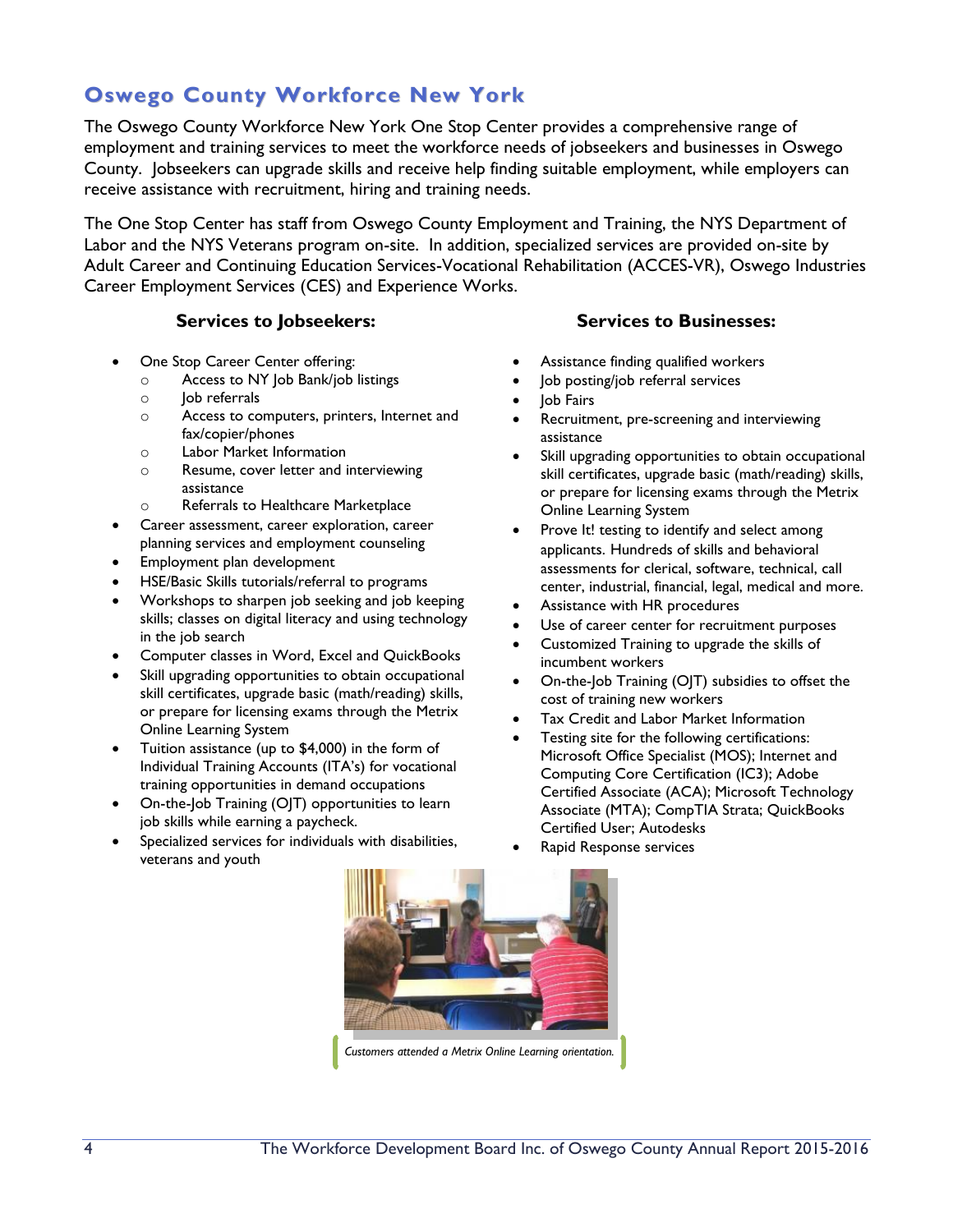# **Program Year 2015 Highlights**

- Oswego County welcomed nearly two dozen local employers and training agencies to its second Training and Career Expo on March 23, 2016 at Oswego County CiTi's Mexico campus. Employers spoke with area high school students about good paying job opportunities in Oswego County and the training required for these jobs. Over 100 students from all 9 school districts met with employers from the Energy, Manufacturing, Skilled Trades and Healthcare industries.
- The One Stop continued to assist local business with employment and training needs.
	- $\circ$  Novelis continued to utilize the One Stop for recruitment services including pre-employment testing and interviewing. One Stop staff proctored testing for approximately 600 applicants in PY15.
	- o Huhtamaki utilized the One Stop for recruitment services including pre-employment testing and to train new employees. One Stop staff proctored testing for approximately 140 applicants in PY15. Six employees were hired and trained through the On-the-Job Training (OJT) program.
	- o Northland Filter used One Stop services to train and upgrade the skills of 19 employees.
	- o Penske Logistics continued to use the One Stop for orientation for new, over-the-road driving positions to transport aluminum from the Oswego Novelis plant to Ontario, Canada.
	- o GDI continued to recruit at the One Stop in support of the Novelis expansion.
	- o Oswego Health used the One Stop to recruit for RN's, LPN's and CNA's.
	- o Holiday Inn Express & Suites used the One Stop to recruit for Front Desk Agents, Night Auditors, Guest Room Attendants, Maintenance Personnel and Breakfast Hosts/Hostesses.
	- o Oswego Industries used the One Stop to recruit for Direct Support Professionals.
	- o CNY Developmental Disabilities Office used the One Stop to recruit for LPN's and Direct Support Professionals.
	- o Pathfinder Bank used the One Stop to train and upgrade the skills of incumbent workers.
	- o Aspen Dental used the One Stop to recruit for Call Center Representatives.
	- $\circ$  Harbor Freight Tools used the One Stop to recruit for the new store in Oswego.
	- o Rapid Response Monitoring recruited on site at the One Stop.
	- o VNA Homecare used the One Stop to recruit for Home Health Aides.
	- o Self-Direct Inc used the One Stop to recruit for Personal Care Aides.
	- o FedEx Ground use the One Stop to recruit for Package Handlers.
	- o McLane Northeast used the One Stop to recruit for Fuelers, Clerks, Selectors, and CDL-A Drivers.
	- $\circ$  Home Aides of CNY used the One Stop to recruit for Home Health Aides.
	- o Auxiliary Services of SUNY Oswego used the One Stop to recruit for food service positions.
	- o Pathfinder Bank used One Stop services to train and upgrade the skills of employees.
	- $\circ$  ECO-Foam Insulators used the One Stop to post job openings and train employees.
	- o Bellvue University and Columbia College recruited on site at the One Stop.
	- o Combined Life Insurance held recruitments on site at the One Stop.
	- $\circ$  7 employers used the On-the-Job training program to hire and train 21 employees.
- The One Stop met or exceeded all Federal and State performance goals. Adult and Dislocated Workers standards measure entry to employment and employment retention rates, average earnings, and services provided. Youth standards measure placement in employment and education, attainment of degrees or certificates and literacy and numeracy gains. These measures will change during the next program year (PY16) under the Workforce Innovation and Opportunity Act (WIOA); PY15 was used by USDOL as a data collection period for the new measures.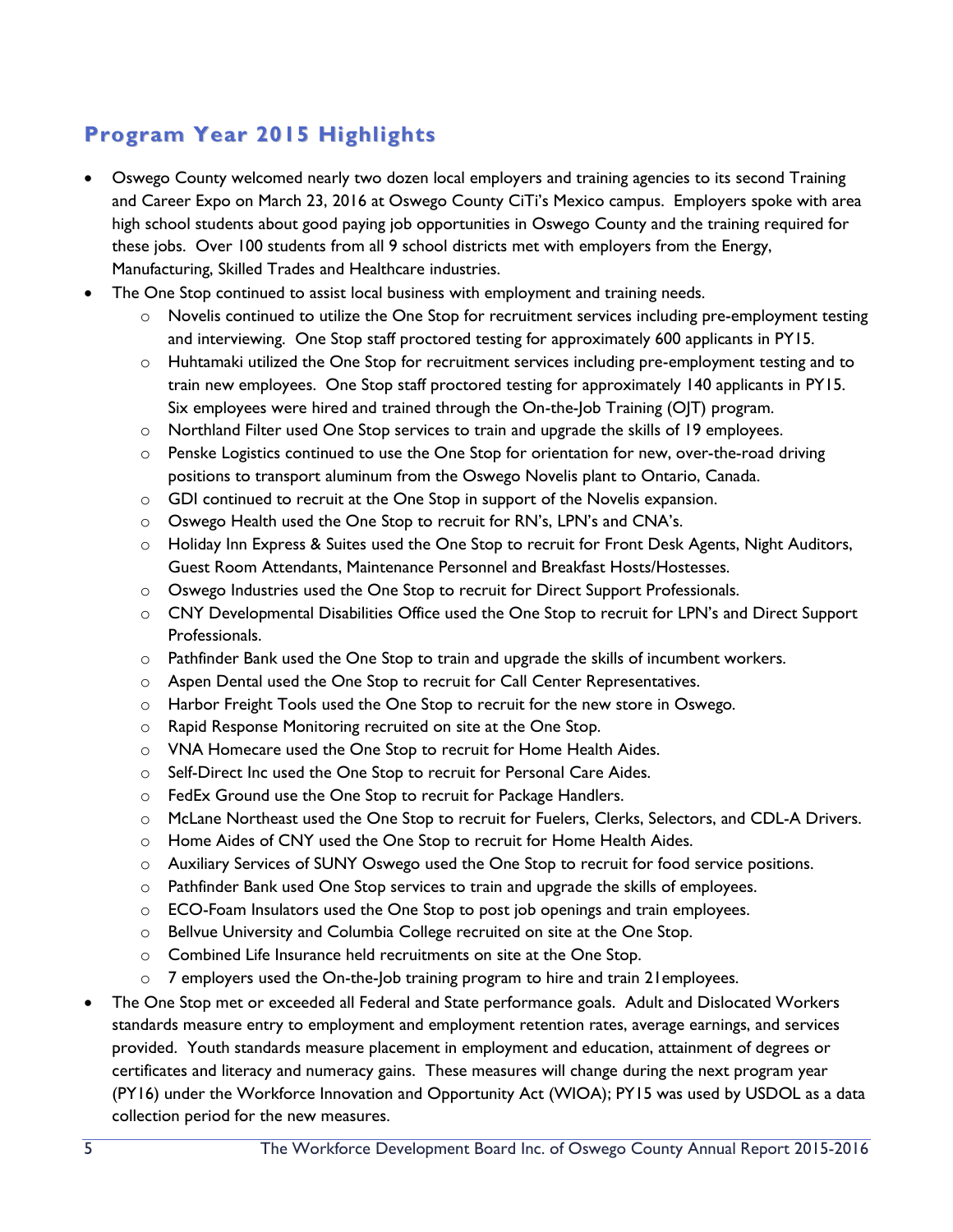- The One Stop continued its initiative with Child Support and Family Court to provide absent parents behind in child support payments with assistance in finding employment. Between July 2015 and June 2016, 42 individuals entered new employment.
- The One Stop continued an initiative begun in 2014 with Oswego County CiTi to provide Safety Net and SNAP recipients lacking a high school diploma with training to raise math and reading levels and prepare for the high school equivalency exam. 21 students enrolled during the PY15 time period. 14 of these students raised both math and reading levels. 5 of these students earned their high school equivalency diploma.
- The One Stop continues to see increases in employers recruiting at the One Stop. 171 on site recruitments were held in program year 2015, compared to 119 in program year 2014 (a 44% increase).



*CiTi's Assistant Director of Adult Education for Literacy, Cynthia Proiette, presents an award to a student in the Workforce Development Literacy class.*

- The One Stop continued use of the Metrix Online Learning System to provide job seekers with the opportunity to develop technical and soft skills online at their own pace. The system includes over 6,800 Prove It, SkillsSoft, MedCom and Amatrol courses. In program year 2015, over 200 licenses were issued to jobseekers who spent approximately 1,300 hours online, earning over 875 certificates to enhance their employability. Certificates included: Restaurant Management, Safety and Maintenance, Microsoft Excel, Intro to Communications, General Accounting, Forklift Operation, Mechanical Reasoning, EEO and Lawful Hiring, CompTIA, Administrative Professionals, Customer Service and Introduction to Information Security.
- One Stop staff wrote and submitted a federal Educational Opportunity Center (ECO) Grant application. An award decision is anticipated by Fall 2016.
- The One Stop was awarded \$20,625 in Transportation Initiative Program (TIP) funding to provide lowincome families with assistance for transportation expenses to enable them to accept or retain employment.
- The One Stop earned \$65,491 through the Statewide Employment Network (EN) for assisting SSI/SSDI recipients to obtain or upgrade employment.
- One Stop staff continued involvement in community activities to expand and promote services available through the system:
	- o Staff participated in Senator Patty Ritchie's Oswego County Job Fair on May 19, 2016.
	- $\circ$  Staff organized and participated in the Exploring Careers in Healthcare event on August 27, 2016. Healthcare representatives included Oswego Health and Morningstar.
	- o Staff participated in the Regional Career Expo held at the OnCenter on November 5, 2016.
	- o Staff worked with the Literacy Coalition of Oswego County (LCOC) to organize the *Every Hero Has a Story* Event held at Kenney Middle School in Hannibal on November 7, 2015. Over 125 people from 5 school districts attended and 20 agencies participated.
	- o Staff presented information on Youth Works at the Fulton Sunrise Rotary meeting in July 2015.
	- $\circ$  Staff helped organize the Youth Program Forum held at the McCrobie Building on November 4, 2015. The event provided information on services available to youth throughout Oswego County.
	- $\circ$  Staff helped organize the Youth Summit held at SUNY Oswego on March 22, 2016.
	- $\circ$  Staff worked with the Job Placement Network to organize the 9<sup>th</sup> Annual Disability Mentoring Day on October 29, 2015. Over 80 people attended the event followed by 24 mentees participating in a mentoring experience at 19 worksites (including the One Stop Center).
	- $\circ$  Staff worked with the Job Placement Network to organize the 8<sup>th</sup> Annual Tools-of-the-Trade Event held on June 15, 2016. The event provided information and best practices for agencies who serve individuals with disabilities. Almost 70 job placement professionals attended.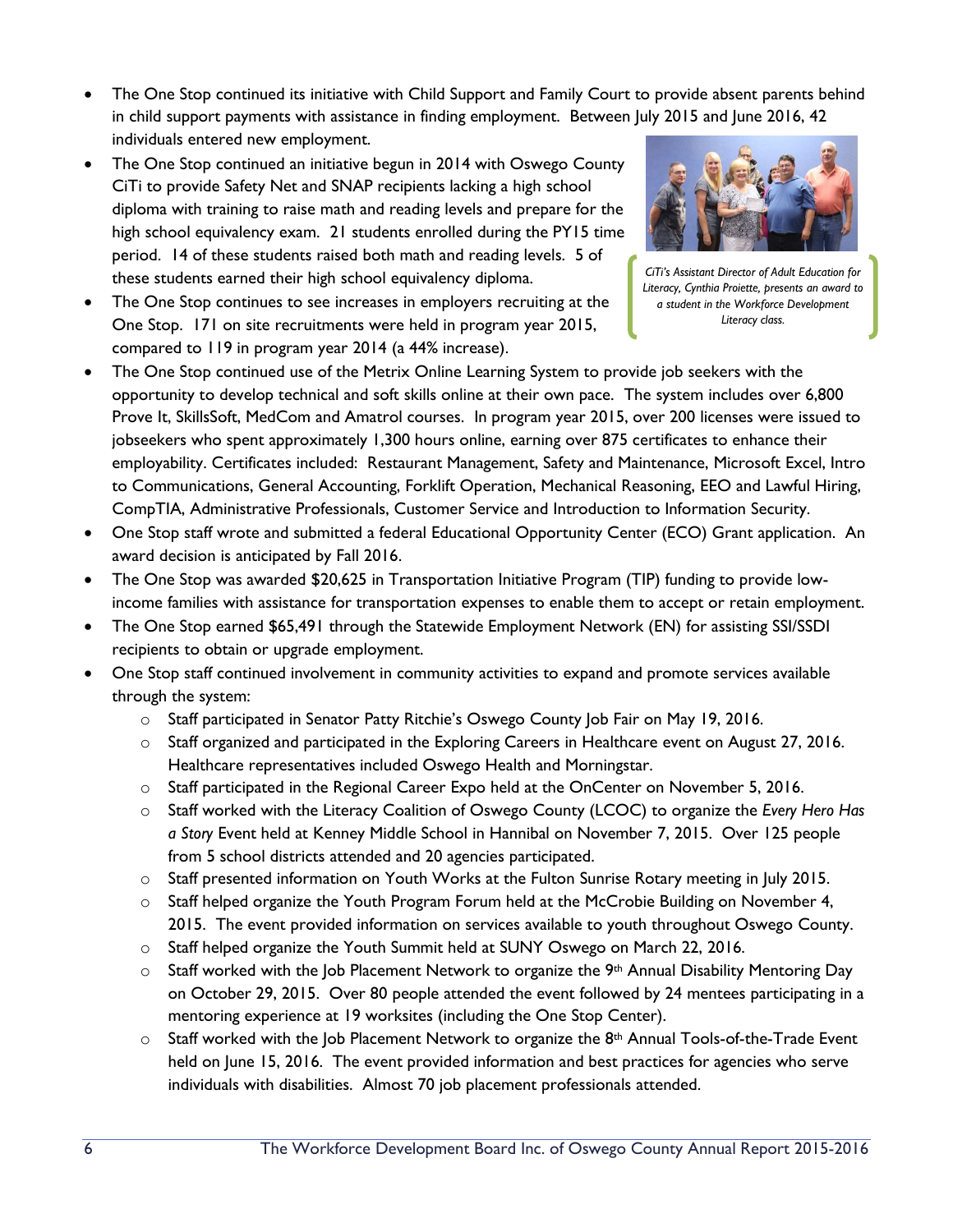# **Program Year 2015 by the numbers**

- **3,375** Job Seekers utilized the One Stop Center
- **1,461** Individuals entered employment
- **977** Informational Services (use of resource room, labor market information) provided to jobseekers
- **4,218** Staff Assisted Services (workshops, resumes and job search assistance) provided to jobseekers
- **2,964** Intensive Services (development of an employment plan, employment counseling, case management) provided to jobseekers
- **285** Training Services (on-the-job training, customized and incumbent worker training, vocational training and skill development training) provided to jobseekers
- **\$27,540** Average annual earnings for Adult program participants
- **\$31,422** Average annual earnings for Dislocated Worker program participants
- **383** Customer satisfaction surveys were returned by jobseekers. Approximately 98% of jobseekers expressed satisfaction with the services they received.





*Local employers and training providers speak to students at the 2nd annual Training and Career Expo.*

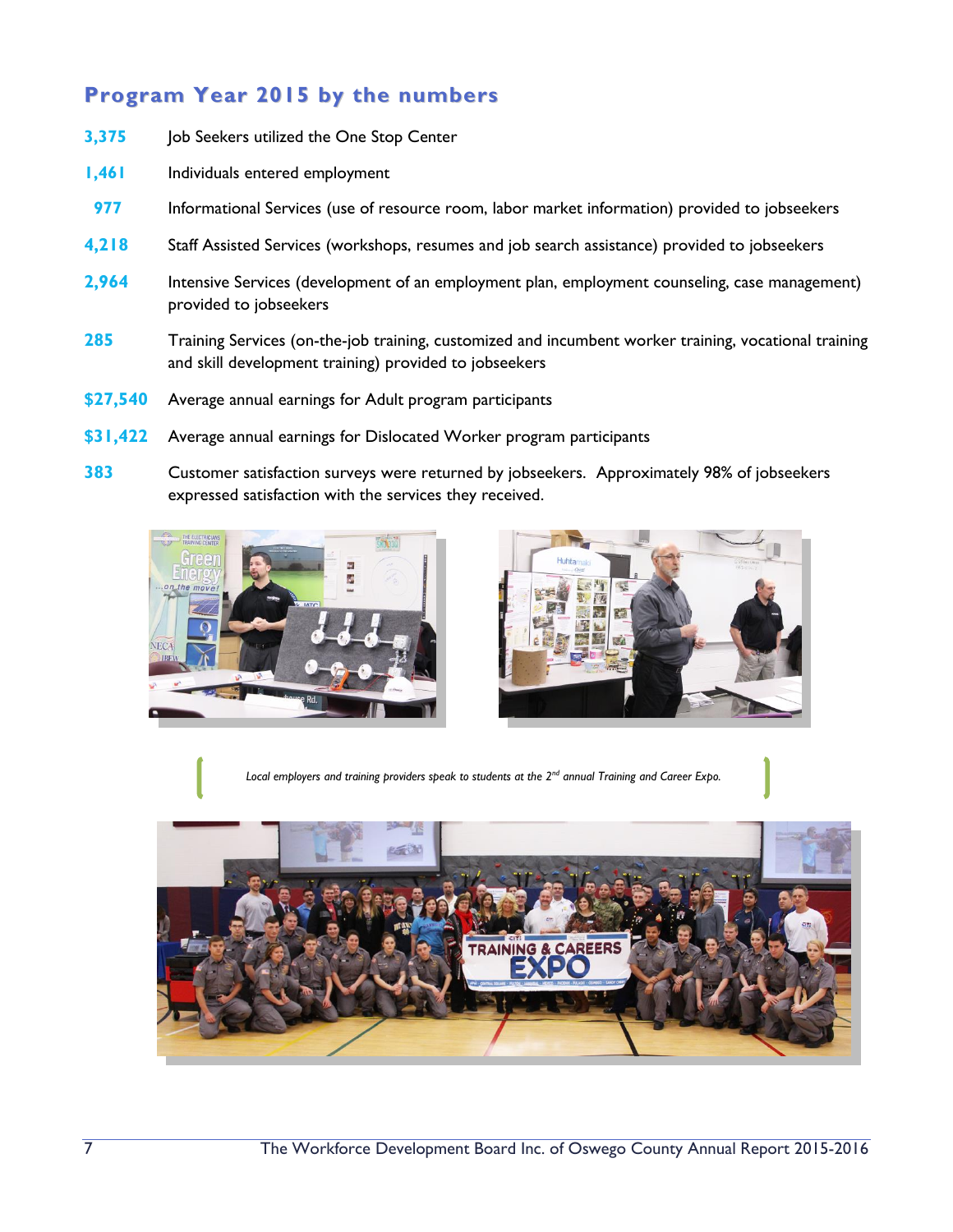# **Trade Act and Rapid Response**

#### **Trade Act**

The Trade Adjustment Assistance (TAA) Act is a federally funded program that assists US workers who have lost their jobs as a result of the free trade agreements between the United States and other countries. TAA seeks to provide trade-affected workers with the opportunity to obtain the skills, resources and support they need to become reemployed. TAA offers a variety of benefits and services to support workers seeking reemployment including job training, income support, job search and relocation allowance.

The Trade Adjustment Assistance (TAA) program was first authorized by the Trade Act of 1974 and then amended in 2002, 2009, and 2011. The 2002 amendment created the Trade Adjustment Assistance Reform (TAA) program. The 2009 amendment created the Trade and Globalization Adjustment Assistance (TGAA) program as part of the American Recovery and Reinvestment Act of 2009. The 2011 amendment created the Trade Adjustment Assistance Extension (TAAEA) program which ended on 12/31/13. Effective 1/1/14 the TAA Reversion 2014 went into effect.

#### **Trade Act in Oswego County**

During program year 2015, the following companies were Trade Act certified and had employees who resided in Oswego County: Belden Inc., Daiken-McQuay, Honeywell, M\*Modal Services, Ltd, and Travelers Insurance (2014). Many of these individuals accessed services such as resume assistance, job search, computer classes, skill upgrading and vocational training through the Career Center.

Oswego County paid \$28,492 in Trade Act funding during program year 2015 for TAA customers to attend training. Approved programs included Advanced Manufacturing at Cayuga Community College, Dental Assistant and CiTi; Medical Assistant at OCM BOCES; and HVAC/R training at OCM BOCES.

#### **Rapid Response**

Oswego County is part of the NYS Department of Labor's Central NY Regional Rapid Response Team, which is located in Syracuse. The team meets with employers who are anticipating either closure or major layoffs to set up services for impacted employees. One employer in Oswego County received these services: The Oswego City School District with potential impact to 51 employees.

Entergy announced plans to close the James A. FitzPatrick Nuclear Power Plant in Oswego County, impacting over 600 jobs – the closing was targeted for January 2017. SUNY Oswego along with staff from the Workforce Development Board and the One Stop met with Entergy officials in spring 2016 to begin planning services for impacted workers. Fortunately, an agreement was reached for Exelon to purchase the Entergy plant eliminating the need for services.

#### **Business Services**

Program Year 2015 statistics:

- 316 Businesses were served
- 186 Businesses posted jobs
- 171 Onsite recruitments were held at the One Stop Center
- 7 Businesses participated in subsidized employment programs, which trained 21 participants
- 274 Customer satisfaction surveys were issued to businesses. 77 responses (28%) were received with 90% of the businesses expressing satisfaction with service(s) received.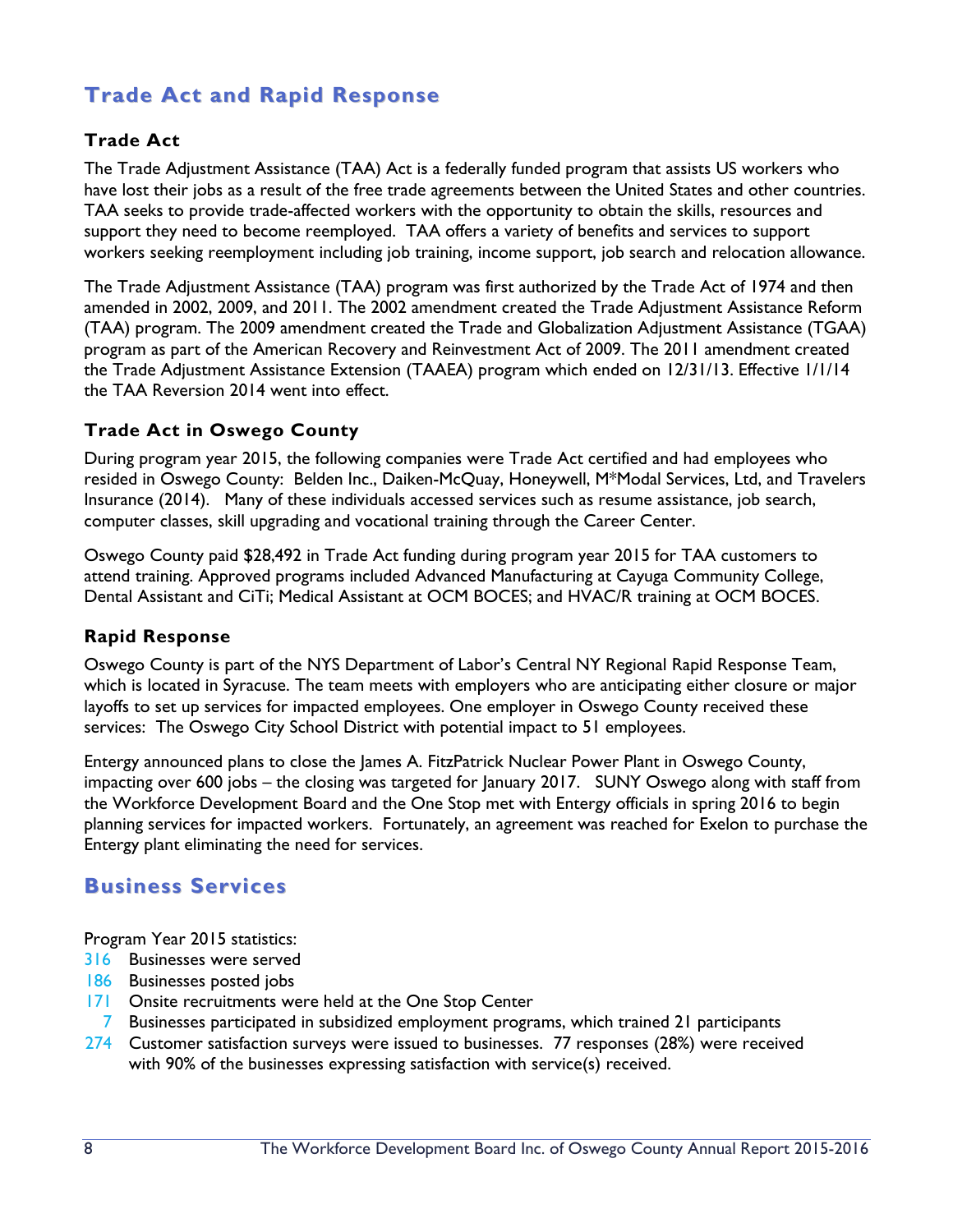# **On-the-Job Training (OJT) and Incumbent Workers**

21 people were active in OJT or Incumbent Worker training during program year 2015. Several new and renewing employers utilized the programs, including The Manor at Seneca Hill, Pathfinder Bank, ECO-Foam Insulators Inc. and Huhtamaki NA. Training spanned a variety of in-demand occupational areas including healthcare, manufacturing and financial services. All training occurred at the employers' workplaces where the employees learned occupational skills in a new field or upgraded their skills in their current fields.





*Matt Cappelletti, a weatherization team crew member cuts trim needed to install a new window during OJT training with ECO-Foam Insulators, Inc. last August.* 

#### **On-the-Job Training (OJT) and Workplace Training**

#### **Active during PY'15**

21 Trainees 10 Adults 3 Youth 2 Dislocated Workers 2 Building Self Reliance Program

#### **Training Fields**

Manufacturing – 15 Banking  $-3$ Healthcare  $-2$ Services – 1

#### **Outcomes**

OJT completed/Entered Unsubsidized Employment – 11 (52%) Quit – 3 (14%) Terminated  $-1$  (5%) Still active as of 6/30/16 – 6 (29%)

# **Customized Training**

19 employees of Northland Filter in Oswego completed LEAN Manufacturing training in April as part of a Customized Training program during program year 2015. Training started in September and consisted of five programs - LEAN 101, Value Stream Mapping Kaizen Event, Job Relations, Training Within Industry Job Instruction, 5S Kaizen Event and a Plant Layout Kaizen Event. According to the plant manager, the training has inspired workflow & plant layout changes. These changes have resulted in increased productivity and the ability to expand lines to other products. The company is considering additional Six Sigma training for supervisors.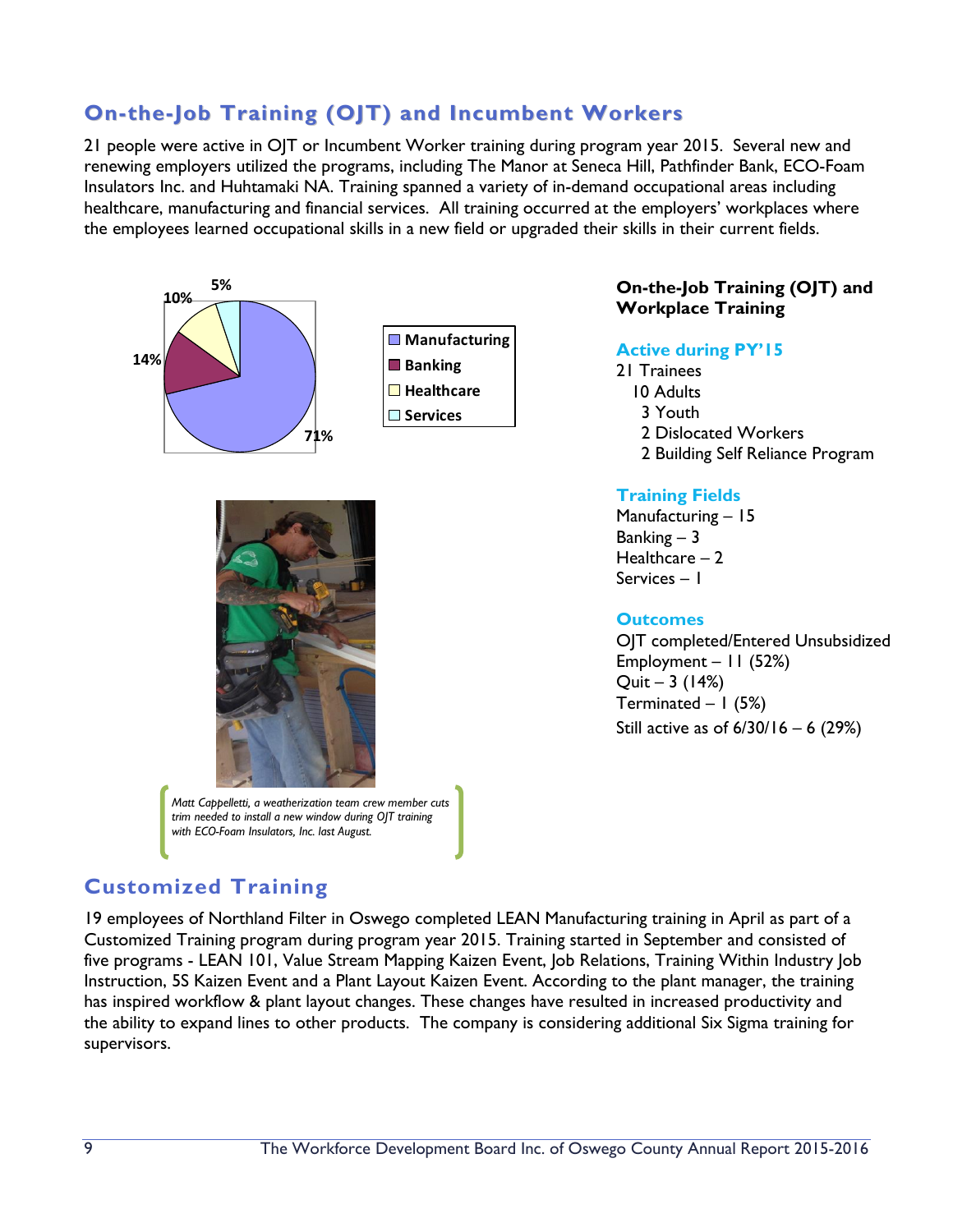# **Vocational Training**

220 vocational training services and/or computer classes were provided to job seekers during the program year 2015 timeframe. Participants were enrolled in certificate and degree-bearing training in community and four-year colleges, CiTi (BOCES), and proprietary schools. Participants also took part in on-site, contracted computer classes such as QuickBooks, Microsoft Word, and Microsoft Excel.

#### **Fields of Training**

- **5** Business/Accounting
- **124** Contracted Computer Classes **1** Education
	-
- **11** Healthcare Fields
- **22** Advanced Manufacturing
- **1** Protective Services
- **13** Construction
- **17** Transportation
- **26** Miscellaneous



#### **Active during Program Year 2015**

- **96** Trainees in Vocational Programs
- **124** Individuals in Computer Classes

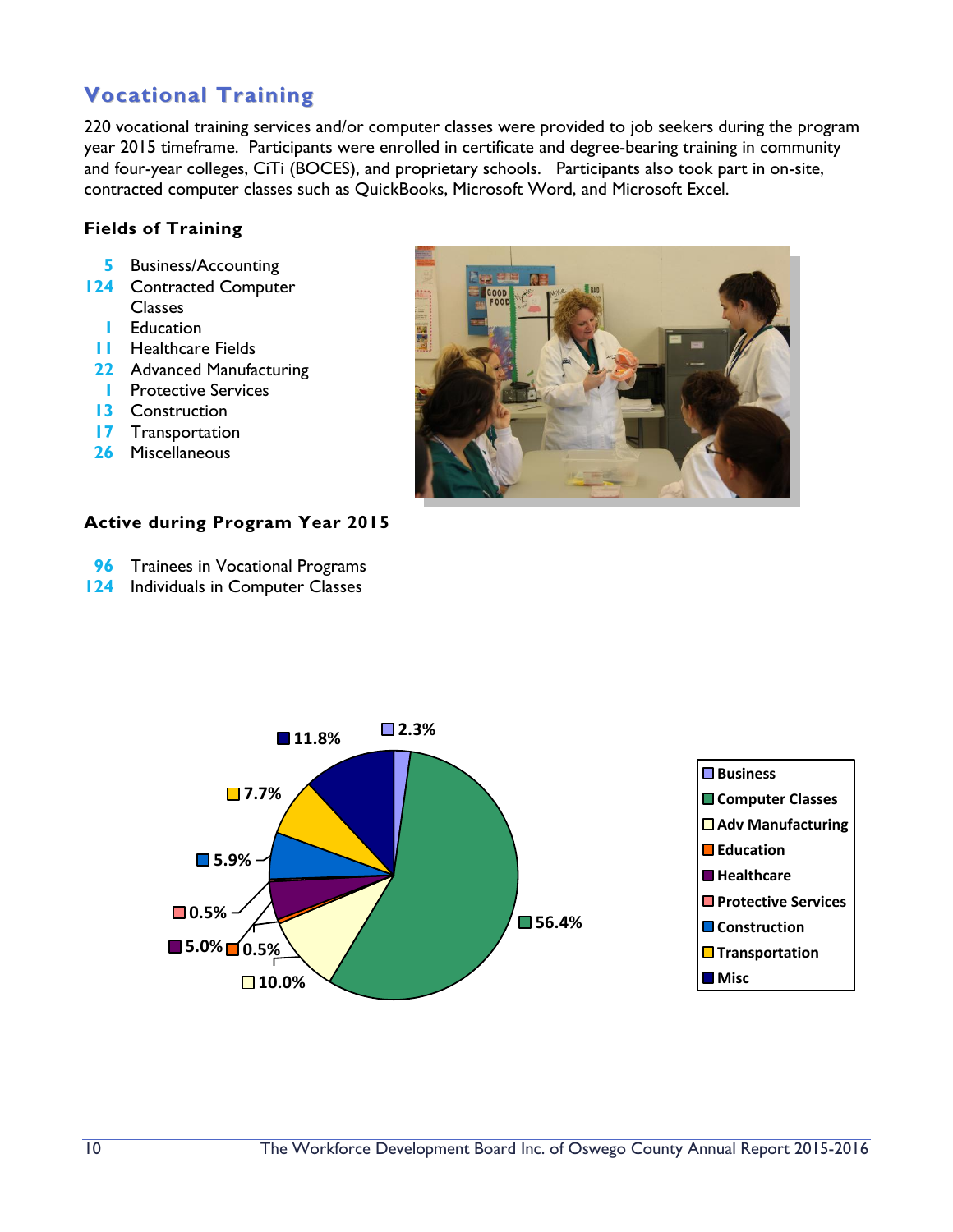# **Youth Services**

Youth programs are designed to provide access and referrals to the wide array of services available to young people through the One Stop Center and in the community. Referrals and services provide for youth employment and training needs. These services help youth to connect with and achieve academic and employment success. Oswego County is committed to expand opportunities for our youth by participating in programs operated with the new Workforce Innovation and Opportunity Act (WIOA), ongoing Federally funded Temporary Assistance to Needy Families (TANF) and the innovative Disconnected Youth funding streams.

During program year 2015, Oswego County continued to strengthen its many partnerships with our community-based organizations. These contracted services provide the vital program elements for WIOA youth. Through association with organizations like Oswego County Opportunities (OCO), Branch's Driving School, Career Zone, Metrix Online Learning, Oswego Industries (OI) Career Employment Services (CES) and the Center for Instruction, Technology and Innovation (CiTi), youth have experienced the benefits of services that include tutoring, financial literacy instruction, career/ labor market workshops, job coaching, credentialed workforce training, driver's education, occupational skills training and high school equivalency remediation. In addition, Oswego County contracted with local employers to provide youth with shortterm wage subsidized employment, allowing them to gain valuable work experience, job readiness skills and local character references in order to become better equipped to become productive members of the local workforce.

Oswego County also provides work readiness workshops for youth including: online job search, work readiness, interview skills, personal finance, resume development, electronic job applications, healthy relationships, digital footprint/social networking and personality to career matching.

The 2015 Summer Youth Works Program continued to be one of the most effective programs to engage youth in work readiness services. 138 youth were employed throughout the county, 68 of whom were cash assistance recipients. Youth workers were placed throughout the county as daycare aides, custodial assistants, clerical helpers, grounds keepers, library helpers, mechanics helpers, day camp counselors, and park aides. Oswego County Conservation Corps (OC3) crews maintained nature trails at Camp Hollis, Camp Zerbe, Granby and Volney Elementary schools and the Hannibal Woodsy Walk. A total of 138 Youth workers earned wages totaling over \$200,000. This money is typically spent by young wage earners almost immediately and directly in the local economy. Summer counselor staff provided youth with work readiness sessions covering topics like social and professional networking, phone etiquette, job readiness, personal finance and customer service.



*A youth assigned to an Oswego County Conservation Corps (OC3) crew works on maintaining a nature trail.*

The youth team continually works to expand and maintain our presence in social networking. Professional staff counsel Youth in the safe and proper use of online networking accounts. We encourage and instruct youth regarding the setup of their own online accounts for professional exposure to businesses and employers. We utilize a professional Facebook account with ongoing posts regarding workshops, job openings, job fairs and employer recruitments. We also post community events like food pantry distributions, financial literacy information, public enrichment events, and youth-oriented program updates. Both program youth and local service providers have consistently expressed satisfaction with these social networking communications. We are seeing continued growth in our Facebook following increasing from 346 last year to 404 this year (an increase of almost 17%) with a total reach of 4,828 (total number of views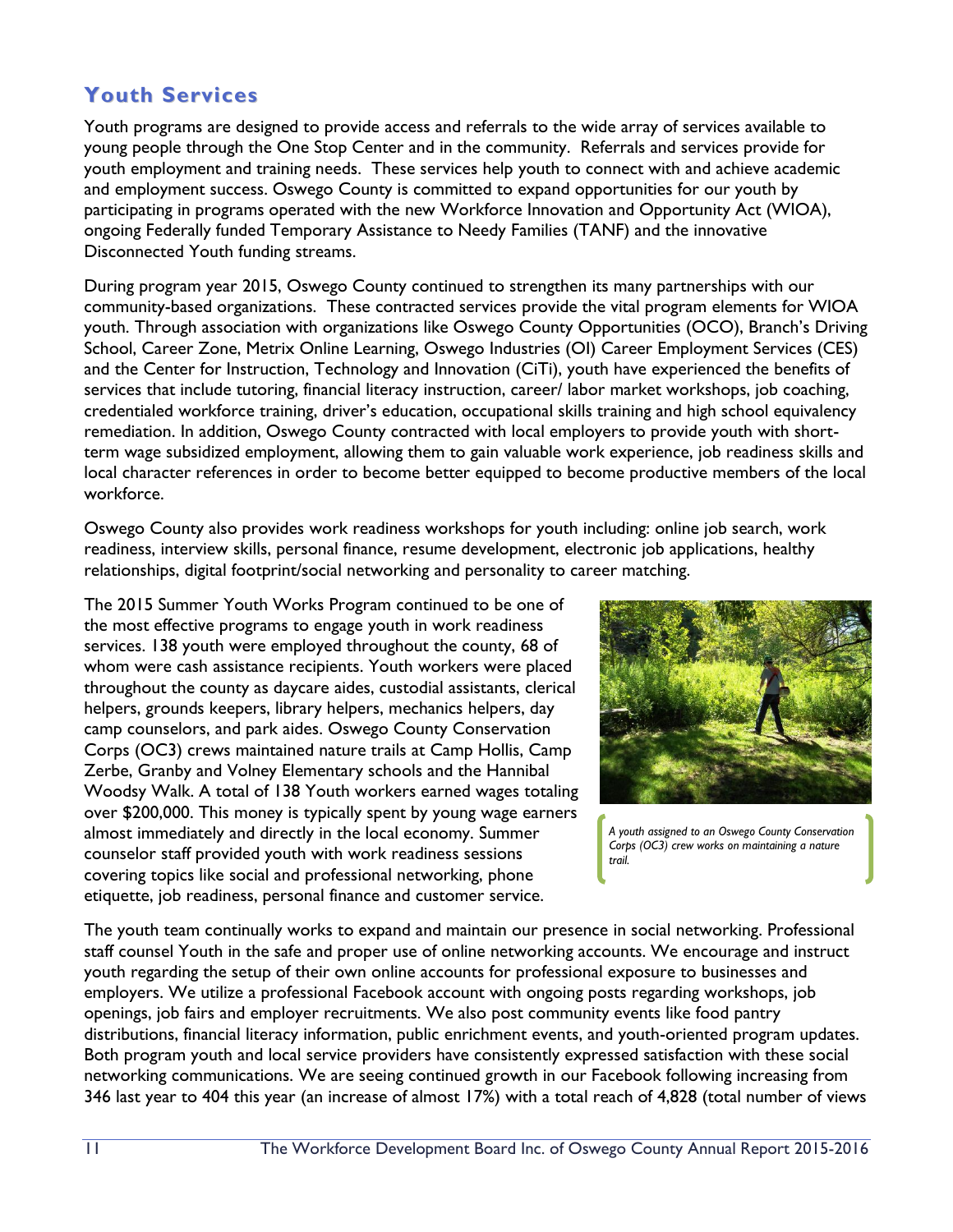by Facebook users to our posts - an increase of 3%). Given our success using Facebook in 2015, we will continue to further utilize this free and effective resource in our Youth Works service implementation.

The 11th annual Oswego County Youth Career Summit was held March 22nd, 2016 at SUNY Oswego's Lanigan Hall. The format for the day included six activity rotations of twenty-five minutes each beginning at 9 a.m. and ending at 12:30 p.m. The summit was an opportunity for more than 700 eighth graders, their teachers and chaperones from eight school districts across Oswego County to explore career interests, discuss specific educational and training needs, as well as to learn about resources in the community to address those needs. The event was a collaboration between SUNY Oswego Office of Business and Community Relations, the Workforce Development Board of Oswego County, CiTi and the Oswego City-County Youth Bureau. This year's presenters included: Cornell Cooperative Extension, The American Red Cross, Oswego City-County Youth Bureau, CiTi, SUNY Oswego, Oswego County Opportunities, Mash Camp, Youth Works, Boy Scouts, US Army, Navy, Air Force and Marines, Upstate University, P-Tech, Novelis, CNYJATC IBEW, NYS Police, Riccelli Trucking, and Oswego County.

Youth participants were asked to consider: Which careers match and cultivate your personal talents? How can wise choices in high school help get you the type of career and life you need and want? Participants also learned about future employment and educational opportunities available locally and regionally. The Summit provided access to workshops presented by local working professionals. These presentations can help young people to consider and formulate their personal, educational and career goals. Workshop topics included Emergency Services, Veterinary Science, STEM/Energy, Hospitality, and Construction Trades.

During the transitions from one workshop to the next participants were encouraged to visit display tables set up around the building with additional information about community resources. Displays and information were provided by 4-H, American Red Cross, Camp Hollis, CiTi (BOCES), Oswego County Personnel, SUNY Oswego, Oswego County Youth Bureau, CNYAHEC (MASH summer program), Oswego County GENIUS Olympiad (SUNY Oswego), Oswego County Opportunities, Youth Advisory Council, Youth Court and Oswego County Workforce New York. Sponsors of this year's event included the Workforce Development Board of Oswego County, Novelis, Excelon, Pathfinder Bank, Eastern Shore Insurance, Oswego County Federal Credit Union, Fulton Savings Bank, State Farm Insurance, Thrive Innovative Community Solutions, SUNY Oswego, and Oswego County Workforce New York.

A scavenger hunt, based on information gathered by the students from each of the event presenters, was arranged with a grand prize drawing for an IPad Mini. Students and their adult chaperones were also offered the opportunity to share their thoughts regarding their experiences at the end of the event in group sessions led by event organizers. They met and talked in classroom settings while the participants were waiting for their bus to return them to their individual schools. Everyone was encouraged to complete a written survey to evaluate the presentations and to suggest improvements for similar events in the future.

The youth team also participated in the Oswego County Youth Services Forum on November 4, 2015 at the McCrobie Civic Center in Oswego. This event featured more than 100 participants sharing information on the valuable human service programs for youth in Oswego County. Presentations explained services including: jobs and training, runaway emergency services, shelter and homeless services, juvenile justice services, youth development, health and mental health services and recreation programs.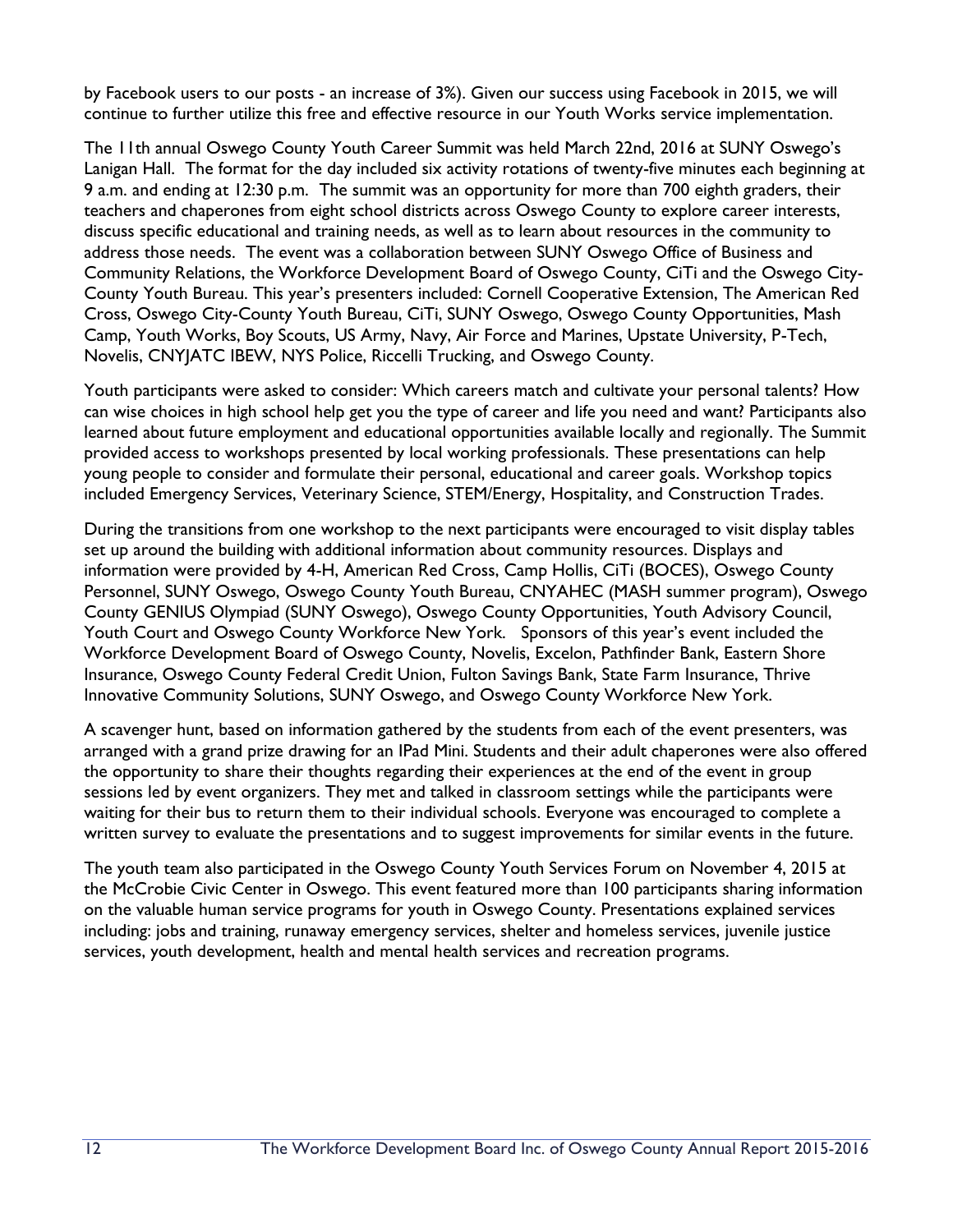# **Services for Individuals with Disabilities**

Despite the loss of Disability Employment Initiative grant funding, the One Stop continues to offer services to individuals with disabilities using an Employment Advisor with training as a Disability Resource Coordinator. The DRC works together with the Social Security Administration to assist Social Security beneficiaries in the return to work process, and provides information on how work affects SSDI/SSI benefits. The DRC also works with the Ticket-to-Work program to provide opportunities for SSDI beneficiaries to obtain vocational rehabilitation, employment and support services. Outreach is provided to inform beneficiaries about Social Security incentives that support work efforts. The program is designed to help individuals get back to work or to increase their work activity.

Oswego County Workforce New York joined the New York Employment Services System (NYESS) as part of their Administrative Employment Network. As part of the NYESS Employment Network, Oswego County is able to generate revenue for assisting beneficiaries to obtain and retain employment. Oswego County generated \$65,491 in program year 2015. NYESS provides a single point of access to employment supports for Ticket holders, and assists providers of employment-related services in coordinating supports for individuals served by multiple providers.

Outlined below are services provided:

was given to Ontario Cleaners.

 Ticket to Work — Services are available to serve customers that receive either SSI or SSDI benefits. The DRC gives advisement of how work will affect benefits and informs beneficiaries of various SSA Work Incentive Programs. Individual employment plans are developed and case managed to ensure success of the individual while employed and involved the Ticket to Work Program.

• Integrated Resource Team —Oswego County Workforce New York, along with community partners, is dedicated to assisting customers who could benefit from the resources of multiple agencies. In order to better coordinate this effort, an Integrated Resource Team (IRT) focuses on the needs of individual job seekers utilizing the experience, skills and resources of this collaborative approach.

• The DRC coordinated the 8th annual Tools of the Trade event in conjunction with the Oswego County Placement Network. The event was successfully attended by over 70 job placement professionals and those who work with individuals with disabilities. The event offered useful information and five different training sessions regarding the current and ongoing challenges found in achieving viable job placements for a diverse population. This event also offers networking opportunities among various agencies throughout CNY. The DRC coordinated the 9th annual Disability Mentoring Day in Oswego County in conjunction with the Oswego County Placement Network. The event was attended by over 80 people including several Oswego County agencies who work with individuals with disabilities and 24 mentees who were mentored by 19 Oswego County businesses. The ceremony included a breakfast with a guest speaker and presentation of certificates to the mentees/mentors prior to the job shadowing that morning. At the event this year the NDEAM (National Disability Employment Awareness Month) awards were presented to two businesses in Oswego County. Uniforms Etc was nominated and awarded with the regional NDEAM award for their continued employment of persons with disabilities. The local NDEAM award

 Partnerships and Collaboration — Leveraging opportunities for individuals with disabilities to participate in education, training and employment opportunities is also a focus of the DRC. Partnership Plus continues between the DRC and ACCES-VR, to collaborate with Ticket to Work participants and those whose cases are successfully closed with ACCES-VR. The participant can assign their Ticket to Oswego County Workforce Employment Network and receive continued long term support through the DRC.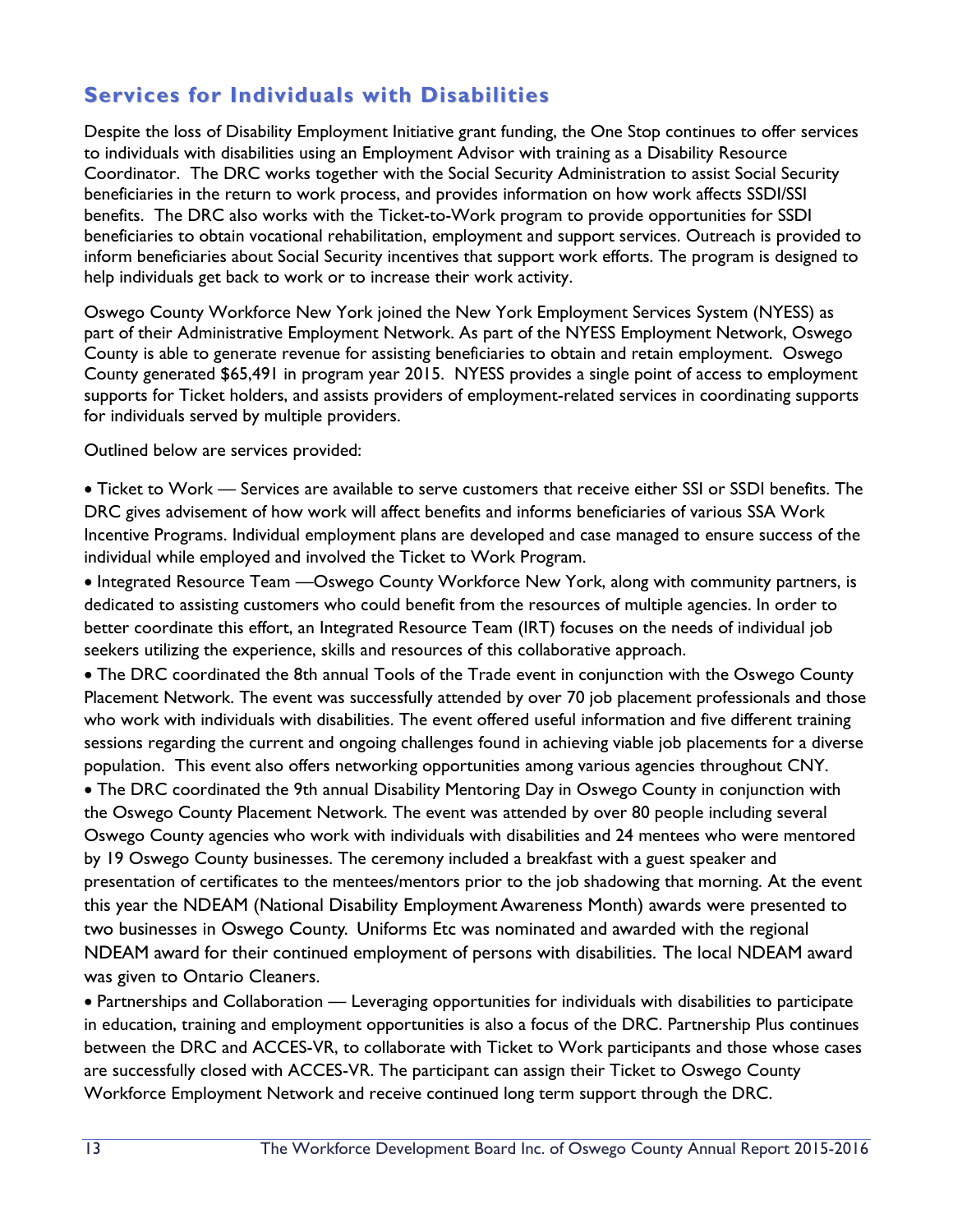# **Working Parent's Initiative (NCPEP Grant)**

The Working Parent's Initiative program is a collaboration between Employment and Training, Family Court and Child Support. The goal of the program is to assist unemployed/underemployed non-custodial parents find employment so that they are able to pay on their child support cases. When a non-custodial parent goes to court for child support, the Support Magistrate may order the individual to Employment and Training to participate in the Working Parent's Initiative program. This order to participate with Employment and Training is mandatory.

Once ordered to participate the non-custodial parent has one week to contact Employment and Training to set up their initial appointment. The initial appointment includes determining eligibility for the program, discussing the person's past experience, education, short and long term employment goals and barriers to employment. These customers are provided assistance with their resumes, given job referrals and are required to provide a work search. Customers are registered to utilize the Workforce resource center allowing them to access the computers to look for work, take workshops and potentially access scholarship money for training.

This program has assisted many non-custodial parents obtain employment so that they are able to pay on their child support cases. Additionally, it has assisted participants with funding for training to enable them to secure employment.

#### **Between July 2015 and June 2016:**

- **\$67,685.78** Total child support received
	- **92** Total served
	- **42** Entered new employment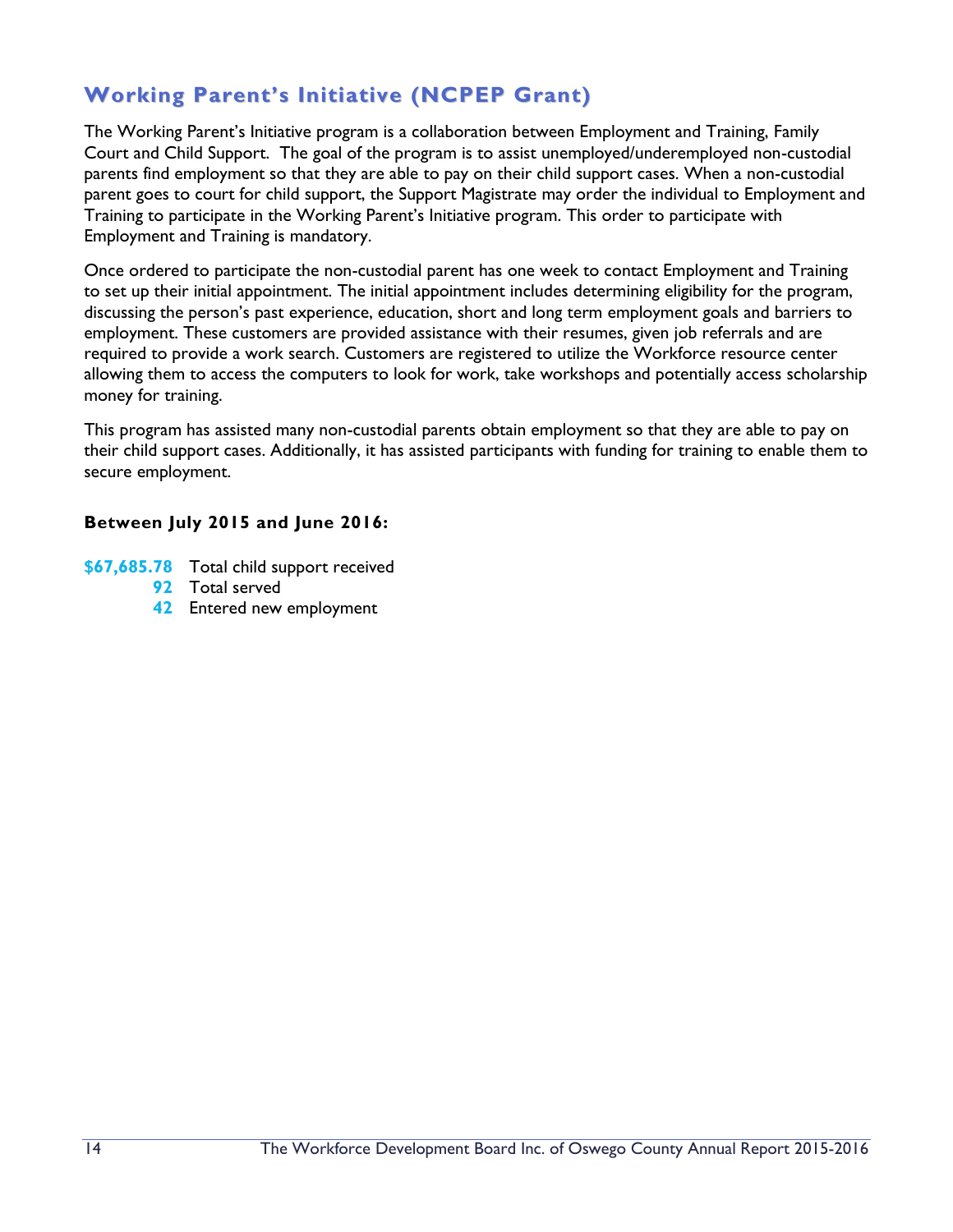## Oswego County Workforce New York Welcomes New Staff

Due to retirements, promotions and caseload changes, Oswego County Workforce New York has some new and returning faces this year. Please join us in welcoming John Babcock, Nelson Metz, Devon Niccoli and Jennifer Patrick to our team. Welcome aboard!

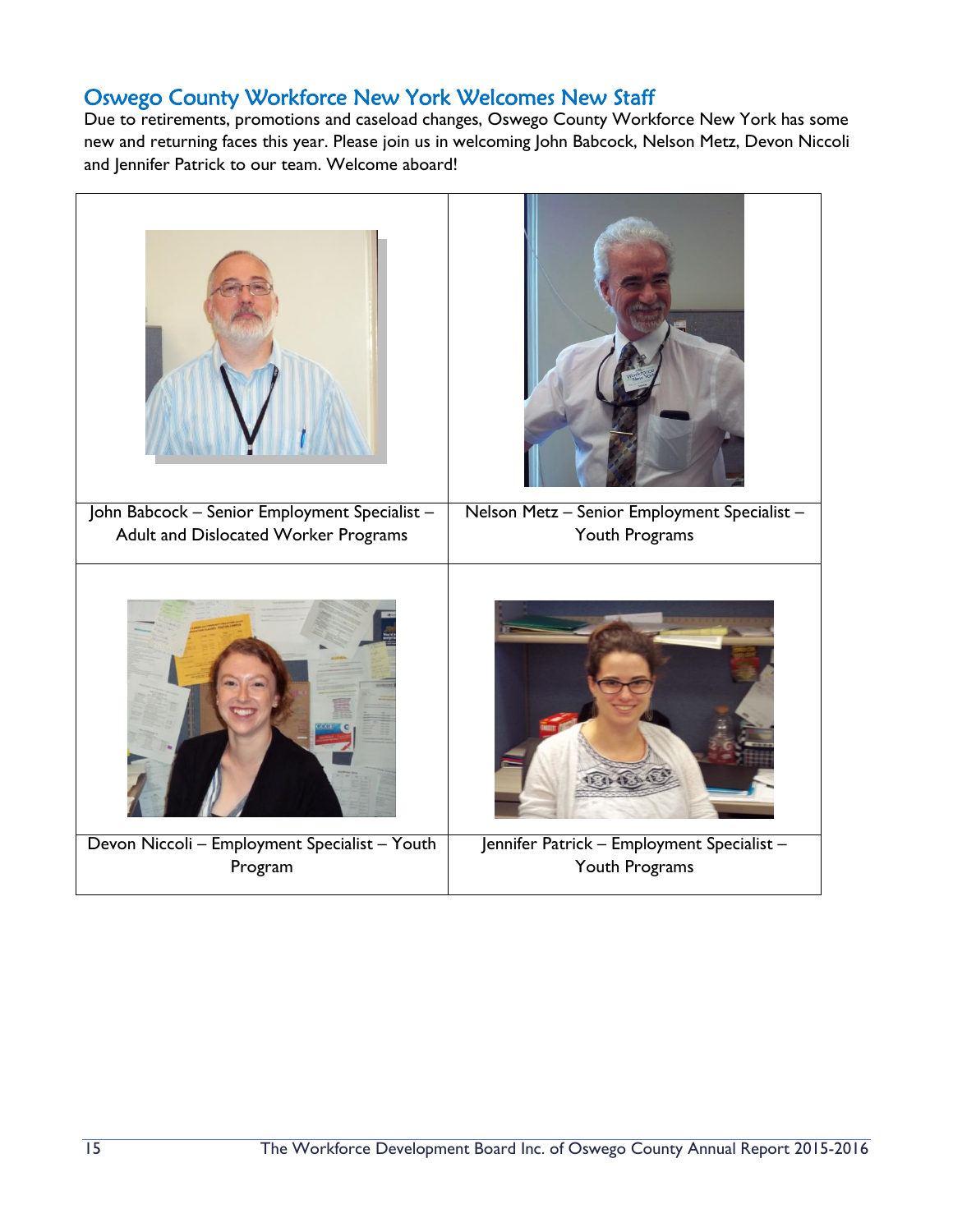## **Oswego County Workforce New York Partners**

**Oswego County Employment and Training New York State Department of Labor Oswego County Department of Social Services Cayuga Community College Career Employment Services (CES) of Oswego Industries CiTi (formerly Oswego County BOCES) Oswego County Opportunities** 

**Adult Career and Continuing Education Services –Vocational Rehabilitation (ACCES-VR)**

*The Partner Agencies continued to work toward the goals and objectives established for the system around:*

- $\Box$  System Building
- **D** Partnering/Collaboration
- $\Box$  Marketing/Promotions
- **T** Technology
- **D** Customer Service
- **T** Training
- $\Box$  Communications